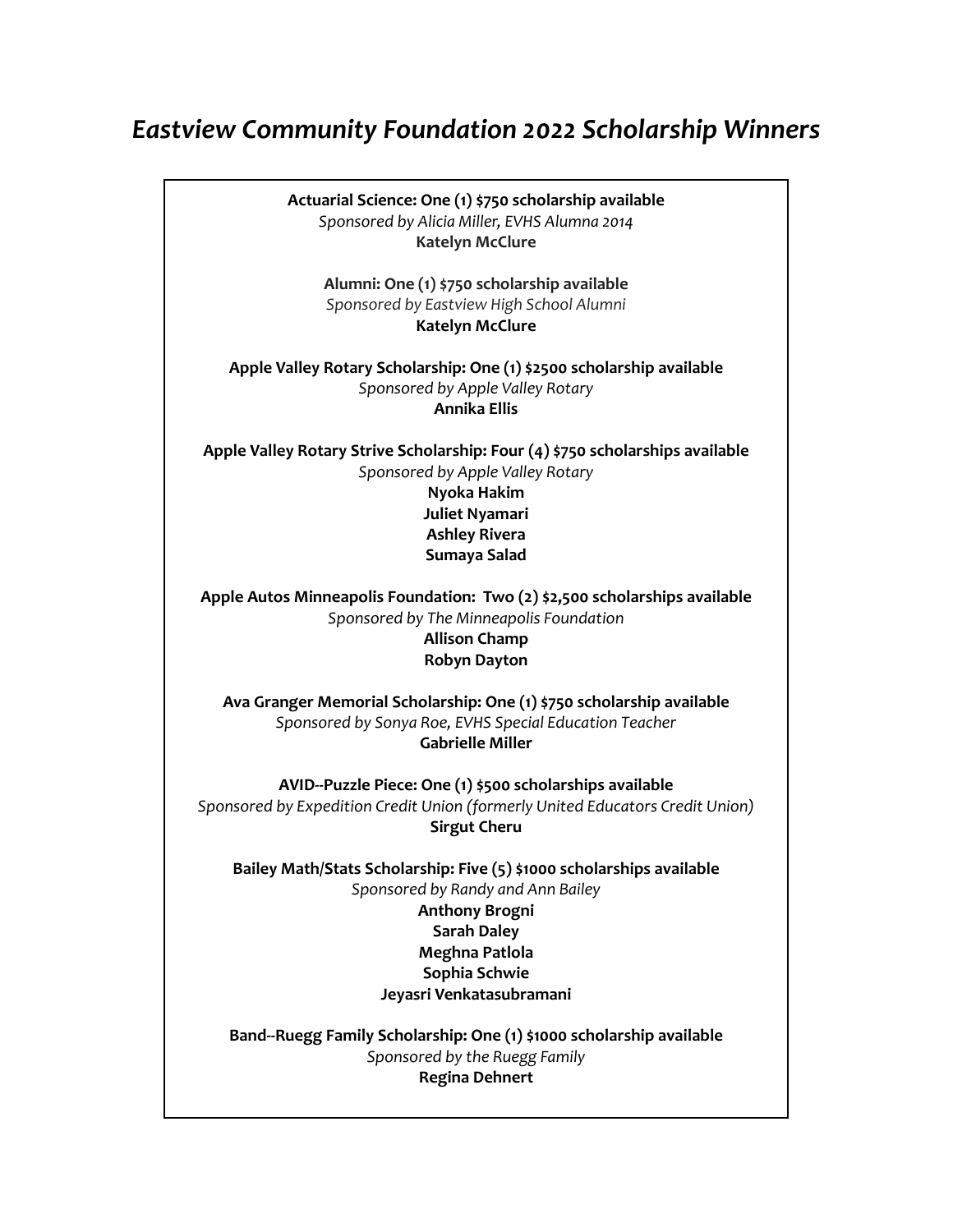**Baseball: Three (3) \$750 scholarships available** *Sponsored by EVHS Dugout Club Baseball Boosters* **Braden Marks Nolan Reis Leif Gloege Torp**

**Basketball, Boys: One (1) \$500 scholarships available** *Sponsored by 6 th Man Club Basketball Boosters* **Kayser Hassan**

**Basketball, Girls: Two (2) \$500 scholarship available** *Sponsored by the Eastview Girls Backcourt Club* **Robyn Dayton Sierra Herber**

**Best Buddies: One (1) \$500 scholarship available** *Sponsored by Anne and Bruce Granger* **Gabrielle Miller**

**Birchwood Financial Partners Service Scholarship: One (1) \$1500 scholarship available** *Sponsored by Birchwood Financial Partners* **Solange Conlon**

**Chris Dolejs Memorial Scholarship: Two (2) \$500 scholarships available** *Sponsored by the Dolejs Family Contact: Kate Busse* **Ella DeMaster Payton LaSota**

**Craig Hanson Memorial Scholarship: One (1) \$2000 scholarship available** *Sponsored by the Hanson Family* **Ellen Heunisch**

> **Dakota Electric: Ten (10) \$1000 scholarships available** *Sponsored by the Dakota Electric Association*

**Iyaad Afifi Abigail Busse Josiah Gomez Aaron Grawe Helina Kidane Zoe Kritsas Uchenna Ngwu William Thompson Beau Weiland Savannah Xiong**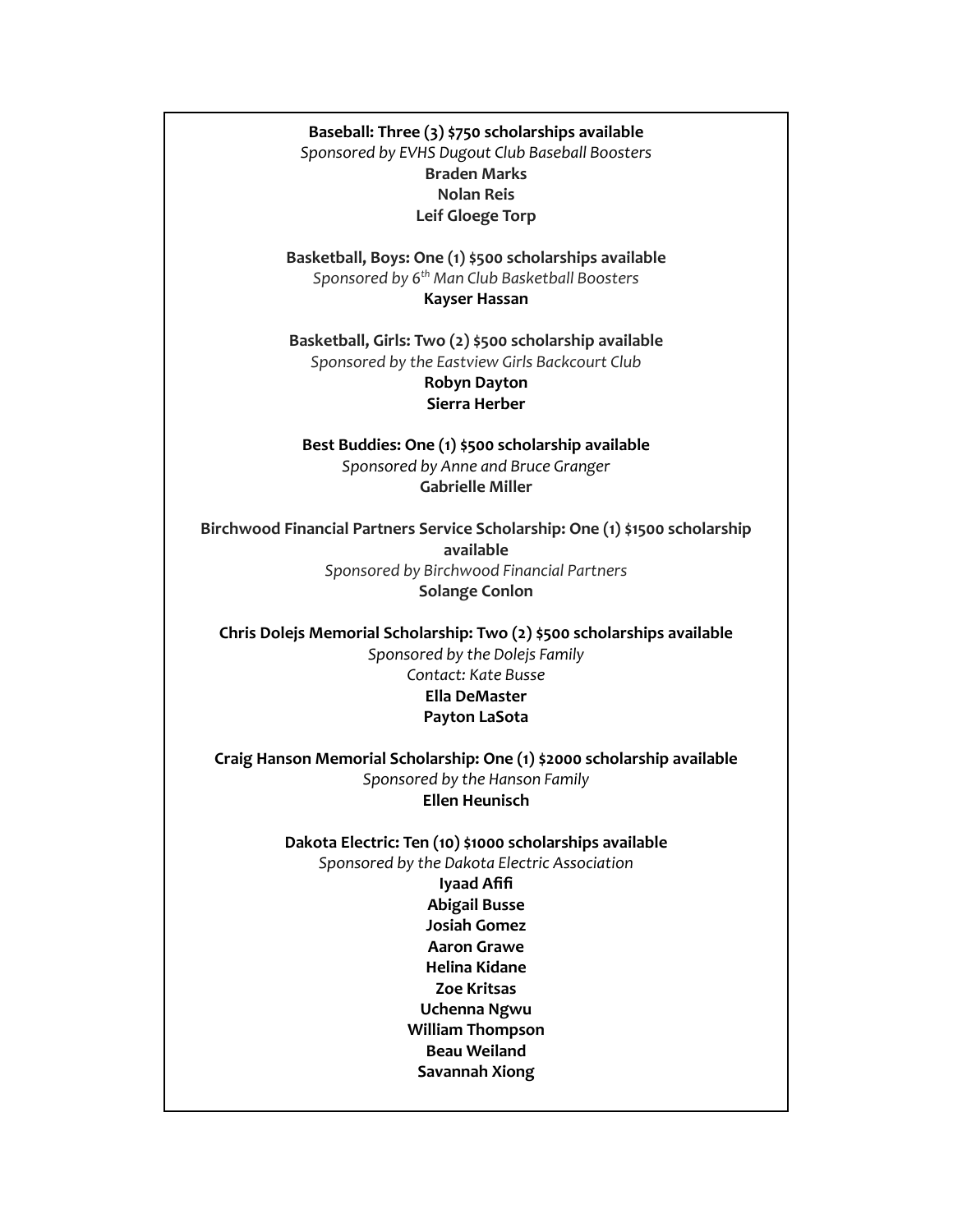**Denise Sjoberg Real Estate: Two (2) \$500 scholarships available** *Sponsored by Denise Sjoberg Real Estate* **Afia Abdi Uchenna Ngwu**

**Dream Maker: Four (4) \$1000 scholarships available** *Sponsored by EVCF* **Hoda Osman Ariyana Shukri Victoria Soderholm Lucas Yoo**

**Dr. J. Richard Dewey Educator: One (1) \$1,000 scholarship available** *Sponsored by the friends of Dr. Dewey* **Carmen Pasquerella**

**Eastview Puzzle Piece: Three (3) \$1,000 scholarships available** *Sponsored by EVCF* **Sohan Addagudi Brenna LaMott Ryan Porter**

**Emma Joy Memorial Scholarship: One (1) \$1,000 scholarship available** *Sponsored by John and Katie Prokopowicz* **Lucy LeVon**

**EspindaBanick Ohana Scholarship: Two (2) \$750 scholarships available** *Sponsored by Tim Banick and Andrea Espinda-Banick* **Kamya Chakravarthi Genevieve DeMuth**

> **EVAA General Program Scholarships: (7) \$1000** *Sponsored by the Eastview Athletic Association*

> > *Jess Smith, President*

**Katie Danhof Jacob Gregg Jamie Hammel Claire O'Loughlin Katie Percival Kyra Schwanz Leif Gloege Torp**

**Fairview Ridges Medical Staff: One (1) \$1,500 scholarship available** *Sponsored by the Fairview Ridges Medical Staff* **Rhea Rajvansh**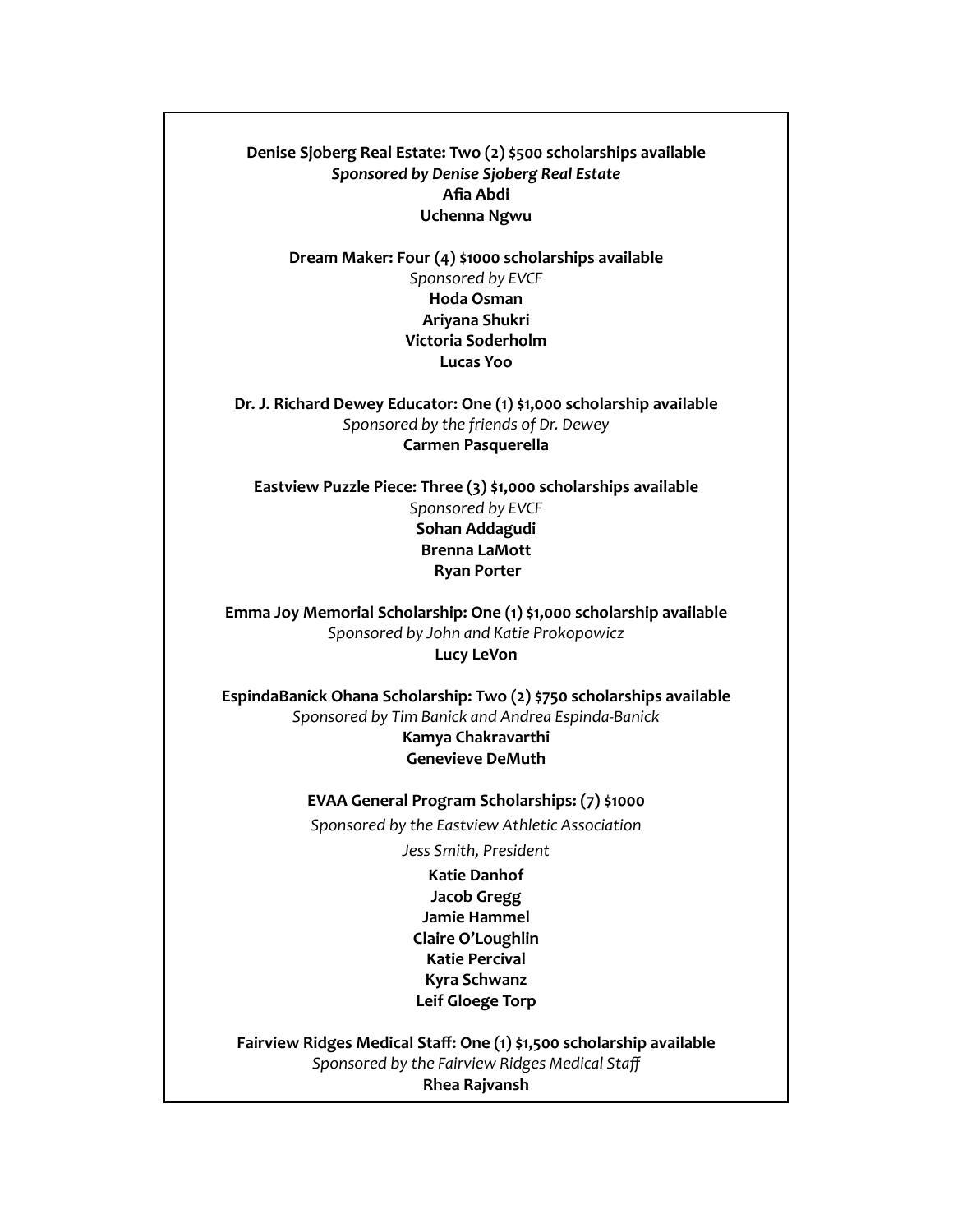**Fine Arts: Two (2) \$1000 Scholarships** *Sponsored by Ryan and Betsy Beach* **Kayla Faulkner Thomas Nelson**

**Flint Hills Resources Discovery: Two (2) \$2500 scholarships available** *Sponsored by Flint Hills Resources, Pine Bend Refinery* **Ria Koppikar Clinton Pan**

**Food Service & Hospitality: One (1) \$550 scholarship available** *Sponsored by ISD 196 Food Service, MN School Nutrition River Valley Chapter #35* **Bennet EspindaBanick**

> **Football: Three (3) \$500 scholarships available** *Sponsored by EVHS Football Lightning Booster Club*

**Samuel Kennedy Benji Vandeberg Beau Weiland**

**Frank Pasquerella Memorial Band Scholarship: At least one (1) \$1000 scholarship available** *Sponsored by the Friends and Family of Frank Pasquerella* **Brenda Olander**

> **Gates Foundation: One (1) \$500 scholarship** *Sponsored by the Gates Foundation* **Margaret Kussmann**

**Golf, Boys: Two (2) \$500 scholarship** *Sponsored by EV Boys Golf Booster Club* **Samuel Gillis Gabe Tritschler**

**Hockey, Boys: Three (3) \$500 scholarships available** *Sponsored by EVHS Boys Blue Line Club Boosters* **Cody Domagaski Jordan Larkee Gabe Tritschler**

**Hockey, Girls: Two (2) \$500 scholarships available** *Sponsored by EVHS Girls Hockey* **Angie Lombardi Nora Stepan**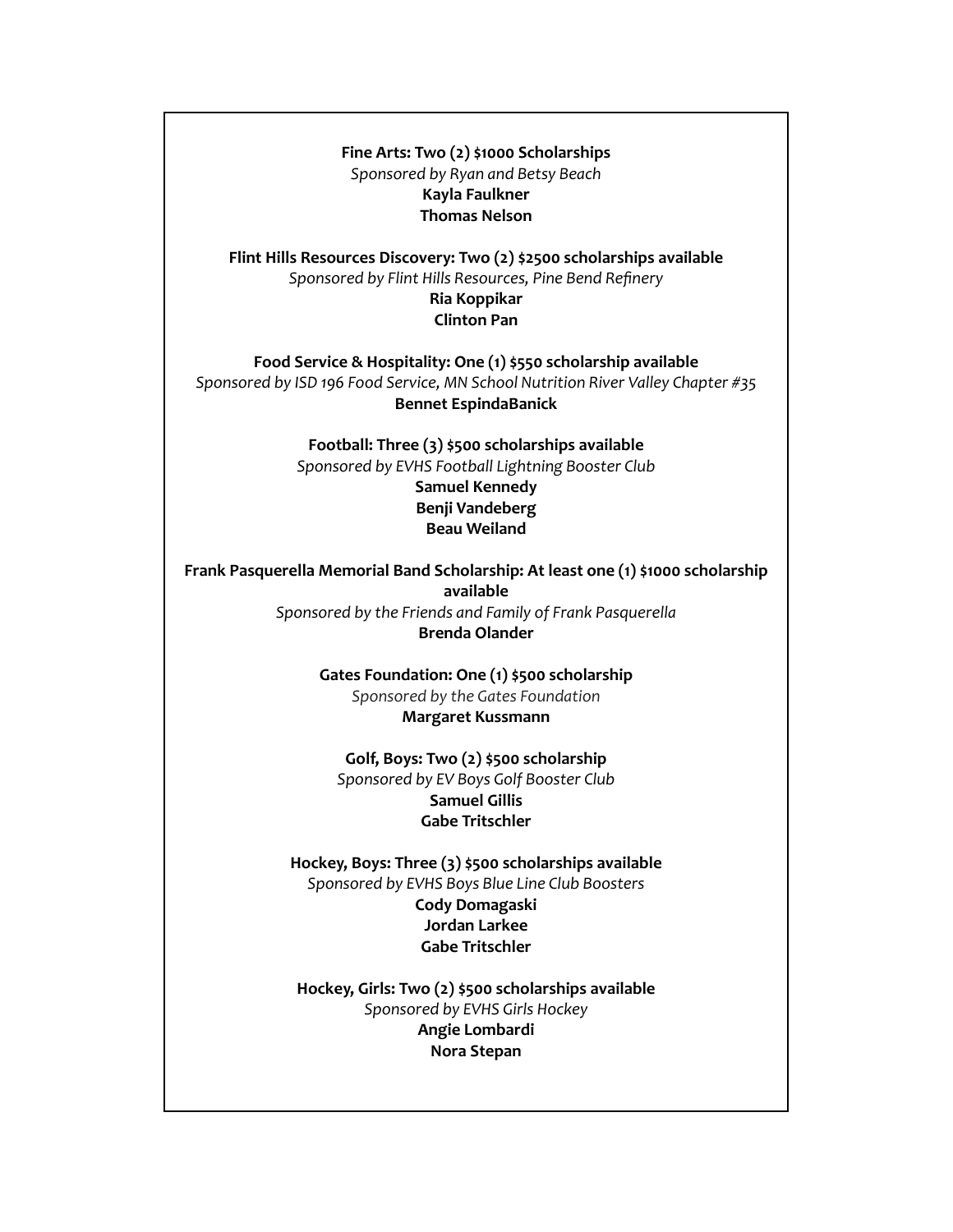## **Hokkanen Teaching Scholarship: One (1) \$1,000 scholarship available** *Sponsored by Charles and Sally Hokkanen* **Tarun Kota**

**Imagine--Sarah Friedman Memorial Scholarship: One (1) \$1000 scholarship available** *Sponsored by the Friedman family and friends* **Abigail Buss**

**Jim Koester Memorial Trap Shooting Scholarship: One (1) \$500 scholarship** *Sponsored by Jim Koester Family* **Aaron Grawe**

**Jodie Brend Memorial Service Scholarship: One (1) \$750 scholarship available** *Sponsored by the Family and Friends of Jodie Brend* **Sharell Howard**

**Josh Larson Memorial Trap Shooting Scholarship: One (1) \$1000 scholarship** *Sponsored by Josh Larson Family and Friends* **Tyler Johnson**

**Kopp Family Foundation: Three (3) \$1,000 scholarships available** *Sponsored by the Kopp Family Foundation* **Megan Kinsella Aiden Mekonnen Luke Smith**

**Lacrosse, Boys: Two (2) \$1000 scholarships available** *Sponsored by the EVHS Boys Lacrosse Booster Club* **Cody Domagalski Cole Frost**

**Lightning Dance Team: Two (2) \$500 scholarships available** *Sponsored by EVHS Lightning Dance Team Boosters* **Zoe Kritsas Katie Percival**

> **Nursing: Two (2) \$1,000 scholarships available** *Sponsored by the Taffae and Spaniol families* **Ella Day Brenda Olander**

**Ryan Berg Memorial EVHA Scholarship: Two (2) \$1,000 scholarships available** *Sponsored by Eastview Hockey Association* **Cody Domagalski Samuel Gillis**